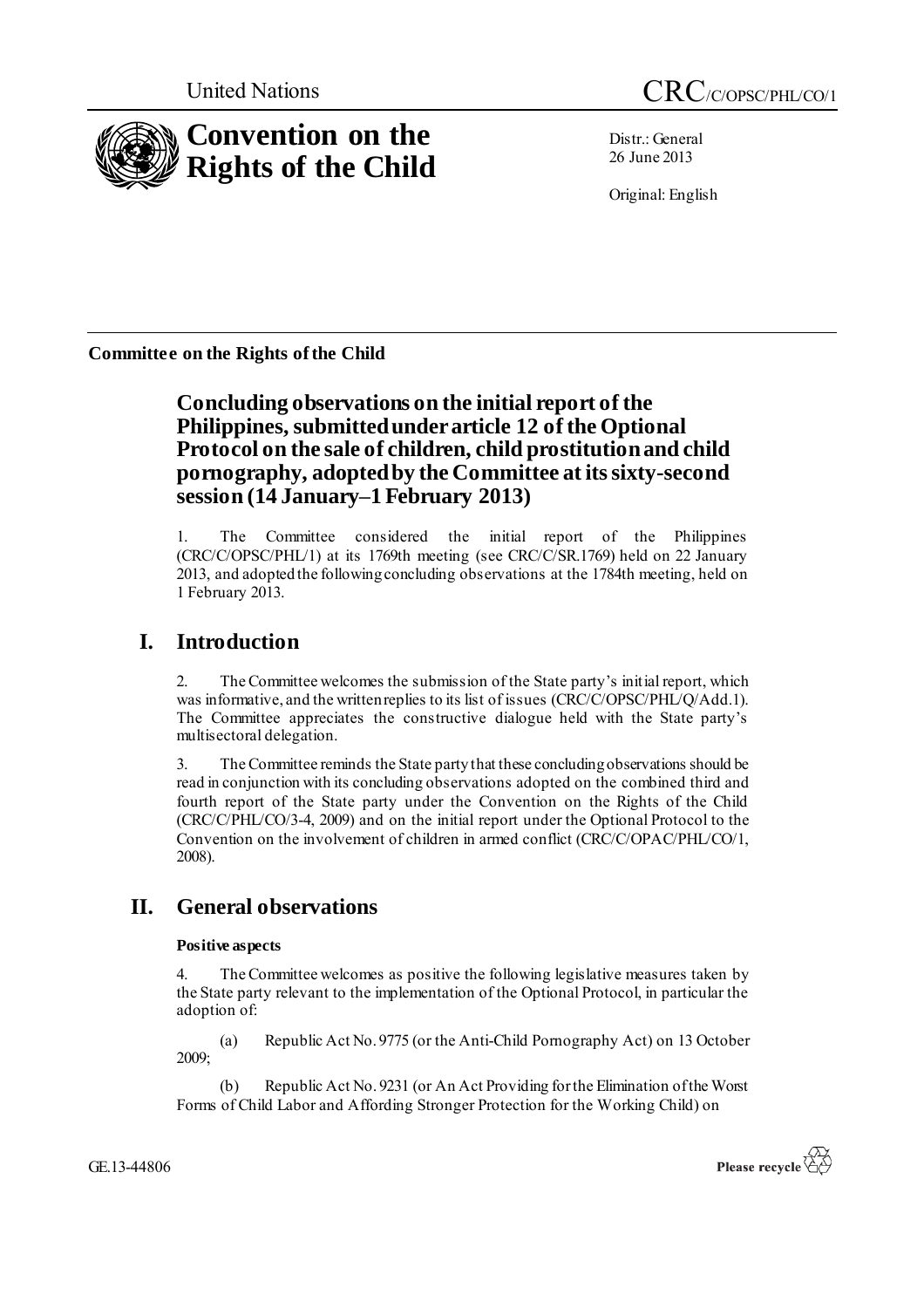19 December 2003; and

(c) Republic Act No. 9208 (or Anti-Trafficking in Persons Act of 2003) on 26 May 2003.

5. The Committee notes with appreciation the State party's ratification of:

(a) International Labour Organization (ILO) Convention No. 189 (2011) concerning decent work for domestic workers, in September 2012;

(b) The Protocol against the Smuggling of Migrants by Land, Sea and Air, supplementing the United Nations Convention against Transnational Organized Crime, in May 2002;

(c) The Protocol to Prevent, Suppress and Punish Trafficking in Persons, Especially Women and Children, supplementing the United Nations Convention against Transnational Organized Crime, in December 2000;

(d) The Convention on Protection of Children and Co-operation in Respect of Intercountry Adoption, in 1996; and

(e) The International Convention on the Protection of the Rights of All Migrant Workers and Members of Their Families, in July 1995.

6. The Committee further welcomes the progress achieved in the creation of institutions and the adoption of national plans and programmes that facilitate the implementation of the Optional Protocol, including:

The Inter-Agency Council against Child Pornography (IACCP) and accompanying three-year 2011-2013 Strategic Plan of Action;

(b) The 2012-2016 Joint Strategic Plan by the Inter-Agency Council Against Trafficking (IACAT) and the Juvenile Justice Welfare Council (JJWC) adopted during the "Summit of Inter-Agency Councils and Committee", held in July 2012;

(c) The Philippine National Strategic Framework and Plan for Development for Children for 2000-2025; and

(d) The Committee for the Special Protection of Children (CSPC) revitalized by Executive Order No. 53, Series of 2011.

## **III. Data collection**

7. The Committee notes that various agencies are involved in the collection of data, including the Philippine National Police (PNP), the Department of Justice (DOJ) and the Department of Social Welfare and Development (DSWD). However, the Committee is concerned about the lack of a comprehensive data collection system covering all offences under the Optional Protocol which would enable the State party to identify the extent and forms of the sale of children, child prostitution and pornography. The Committee is further concerned about the lack of data appropriately disaggregated and research on the specific groups of children who are vulnerable to becoming victims of the offences under the Optional Protocol, such as children in street situations, children out of school and working in exploitative conditions, children living in poverty and those affected by the armed conflict in Mindanao.

8. **The Committee recommends that the State party set up a comprehensive and centralized data collection system with the support of its partners which would enable the State party to accurately determine the causes, forms and prevalence of the sale of children, child prostitution or pornography, inform its policy decisions and assess**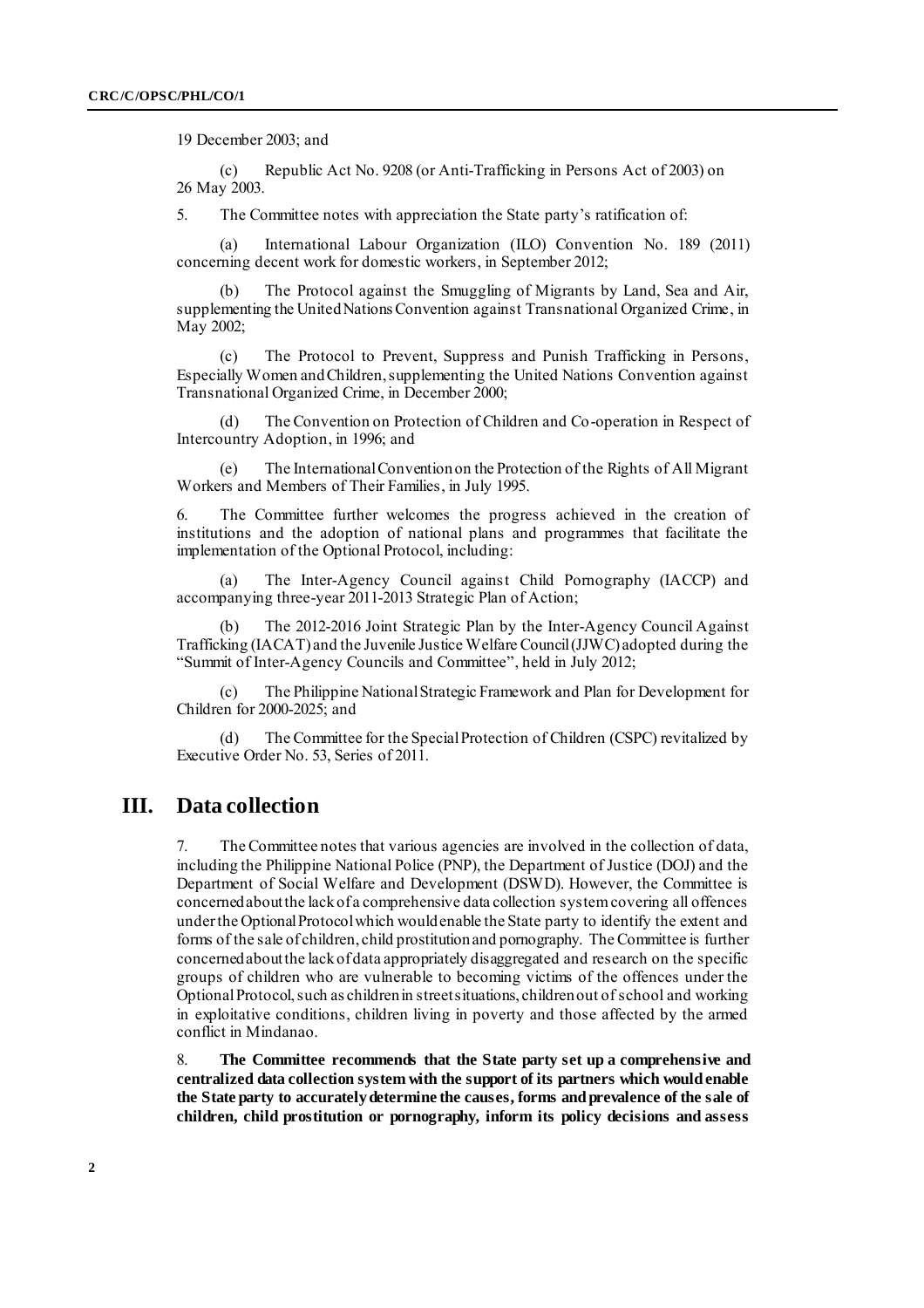**progress in the implementation of the Optional Protocol. The data should be regularly updated and disaggregated by age, sex, geographic location, ethnicity and socioeconomic background. Data should also be collected on the profile of perpetrators, number of prosecutions and convictions, disaggregated by the nature of the offence.**

## **IV. General measures of implementation**

### **Legislation**

9. The Committee reiterates its concerns (CRC/C/PHL/CO/3-4, para. 10, 2009) about the low age of sexual consent, which has been set at 12 years, increasing the vulnerability of children to prostitution and pornography. It is further concerned that Bills Nos. 681 and 3049, which seek to raise the age for sexual offences against children, have not yet been enacted into law and that child protection laws are not properly implemented.

10. **The Committee reiterates its previous recommendation (CRC/C/PHL/CO/3-4, para. 10, 2009) and urges the State party to enact the necessary laws on child protection, including Bills Nos. 681 and 3049 and raise the minimum age of sexual consent. It further recommends that the State party take active measures to ensure that laws on child protection are effectively implemented, including by raising awareness about child protection laws at the provincial and local levels and developing detailed guidelines, protocols and procedures to guide the action of local government authorities.**

### **National plan of action**

11. While welcoming the adoption of the 2011-2016 National Plan of Action for Children, the Committee expresses concern about the lack of adequate resources allocated to support interventions and activities under the Plan and the absence of a regular monitoring mechanism at the local level to assess its implementation and impact.

12. **The Committee urges the State party to conduct a comprehensive assessment of budget needs and to establish clear budgetary allocations to support activities for the implementation of the National Plan of Action for Children. The Committee also recommends that the State party establish a regular monitoring and evaluation mechanism, including at the local and community levels to assess progress and challenges in its implementation.**

### **Coordination and evaluation**

13. The Committee appreciates that the Council for the Welfare of Children (CWC) is the lead inter-agency body responsible for the coordination of the implementation of policies and programmes on child protection. However, the Committee is concerned about the capacity of CWC to coordinate and evaluate activities under the Optional Protocol at the national, regional, provincial and local levels. Furthermore, it is concerned that various inter-agency bodies have been established through subsequent legislation with separate plans and budgets to implement and monitor child protection thus leading to duplication of efforts. While the Committee notes as positive that CWC held a "Summit of Inter-Agency Councils and Committee" in July 2012 to develop and adopt a system of collaboration and coordination between and among various councils and committees, it is nevertheless concerned about the lack of systematic evaluation of the implementation of inter-agency plans and working relationships between the inter-agency councils and CWC.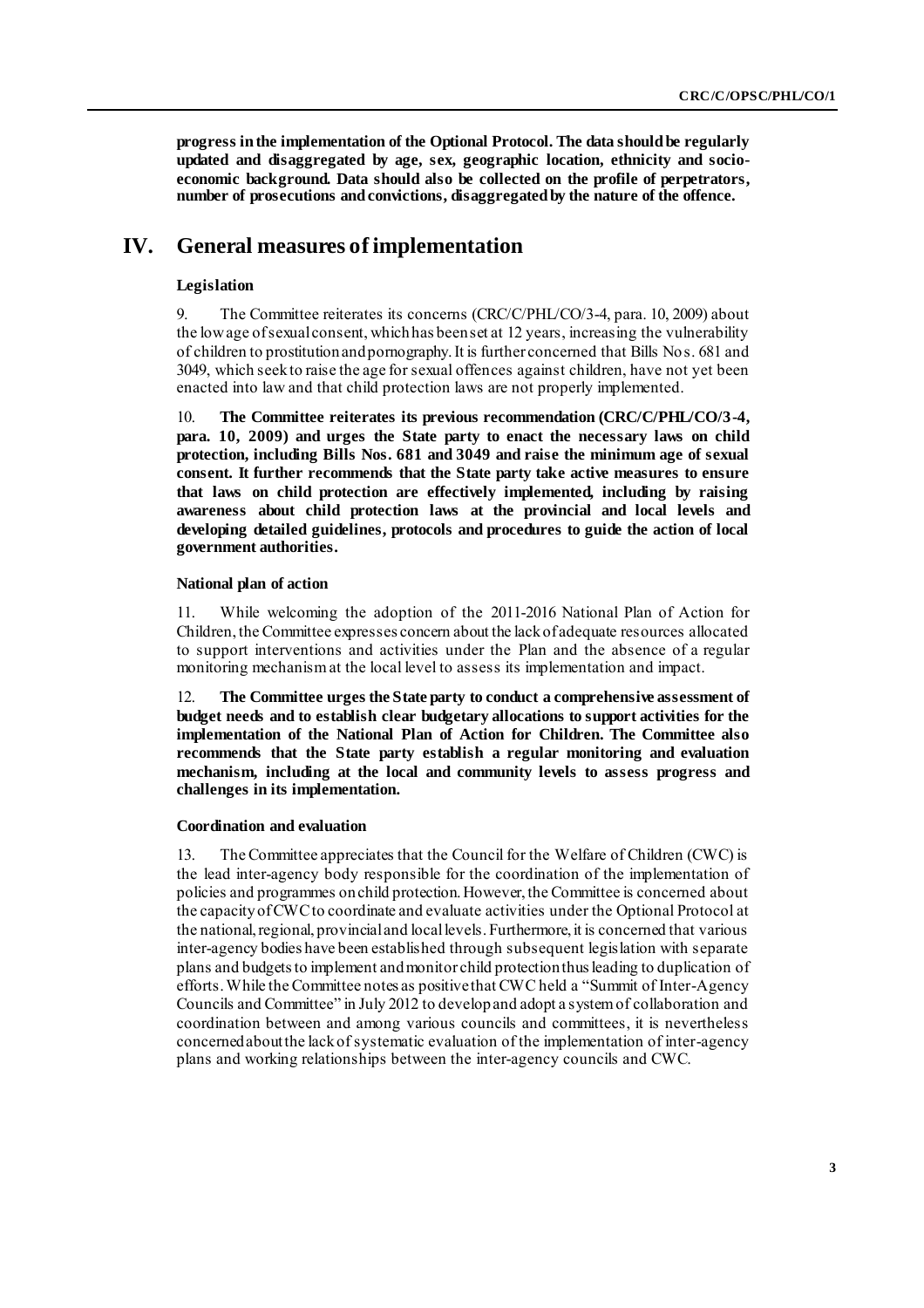14. **The Committee recommends that the State party:**

**(a) Designate a national body with capacity and authority to coordinate the implementation and evaluation of activities under the Optional Protocol and provide it with all necessary human, technical and financial resources to carry out its mandate at all levels;**

**(b) Carry out a periodic and comprehensive organizational review of the existing inter-agency committees on child protection and their implementation plans to highlight major achievements, key lessons learned and develop common strategies to strengthen coordination among the various agencies and committees working on implementation of policies and activities under the Optional Protocol; and**

**(c) Rationalize the work of the various child rights bodies and provide them with the necessary human, technical and financial resources to carry out their role with efficiency.**

#### **Dissemination and awareness-raising**

15. While welcoming the increased efforts by the State party to disseminate information on the Optional Protocol, the Committee is concerned at the low level of awareness of the Optional Protocol among the public and children themselves and the lack of public understanding of the crimes against children, leading to widespread societal acceptance and underreporting, particularly of commercial sexual exploitation of children.

**16. The Committee recommends that the State party promote and organize appropriate awareness-raising programmes, including campaigns using mass media and information technology to raise awareness and disseminate key messages among the general population, families, communities and children, especially children in vulnerable situations, on provisions of the Optional Protocol and reporting and complaints procedures.**

### **Training**

17. While noting the efforts made to train relevant stakeholders on child protection matters, such as law-enforcement officials, judges, special prosecutors and social workers, the Committee regrets that a number of these activities are not sustained or systematic, partly due to the lack of systematized planning. The Committee also regrets that as a result, such training efforts do not reach all the targeted groups and entities at different levels of the Government.

**18. The Committee recommends that the State party ensure that capacity-building efforts, including training for law-enforcement officers, prosecutors, the judiciary, immigration personnel, labour inspectors, social workers and media personnel are systematically planned, sustained, coordinated and evaluated for impact.**

#### **Allocation of resources**

19. The Committee is concerned that budgetary allocations for the implementation of the Optional Protocol are neither sufficient nor in line with the policy commitments and priorities agreed by the State party. The Committee is particularly concerned that the Inter-Agency Council against Child Pornography (IACAP), established under the Anti-Child Pornography Act of 2009 and mandated to coordinate, monitor and oversee the implementation of the Act, was created without any budgetary allocation. The Committee is also concerned that a high level of corruption in the State party has reduced funding for children, including resources available to prevent and fight against the sale of children, child prostitution and child pornography.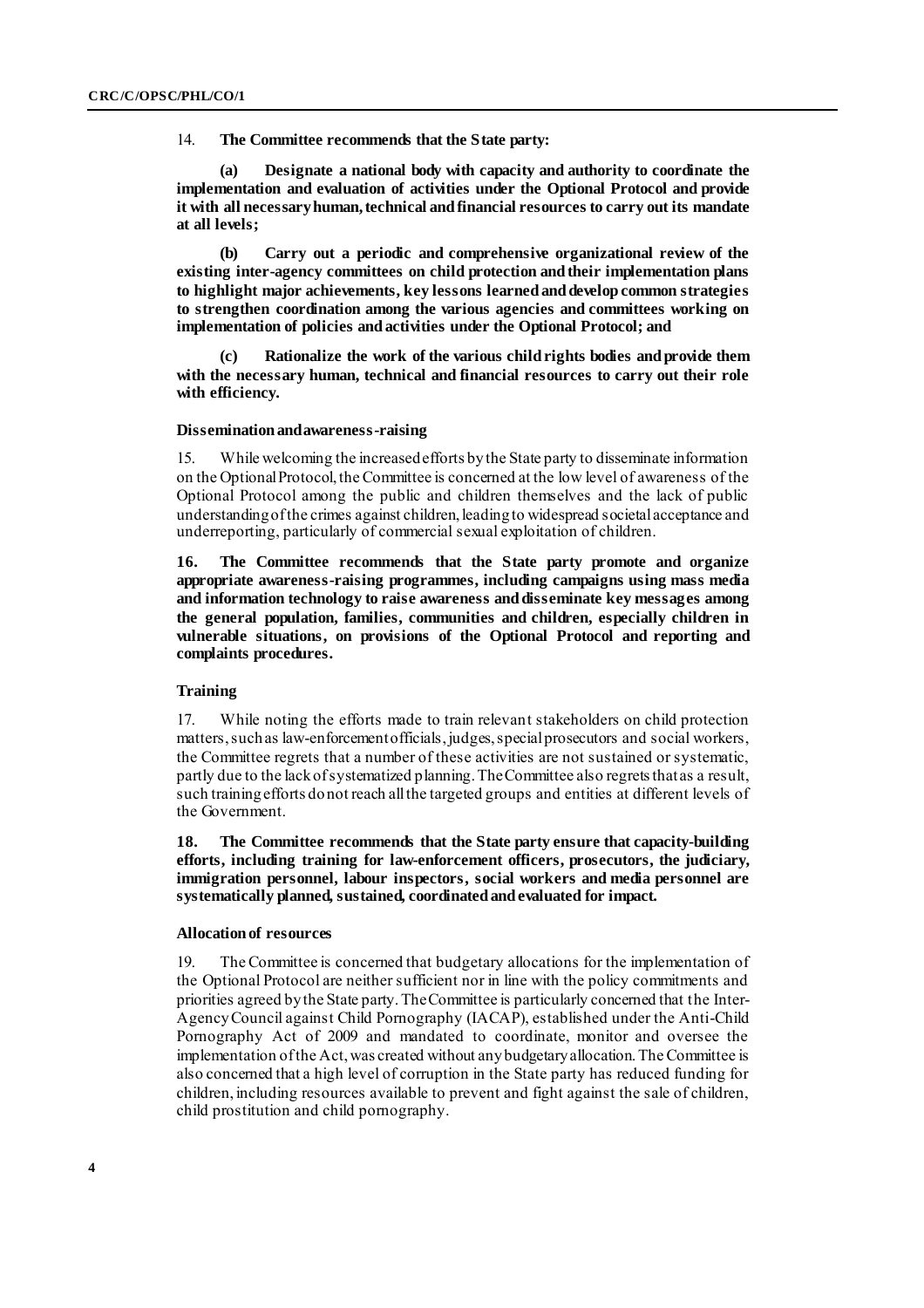20. **The Committee urges the State party to:**

**(a) Increase budgetary allocations with clearly identifiable budget lines for the implementation of the Optional Protocol, including by earmarking human, technical and financial resources from the regular budget at all levels of the Government, and covering programmes relating to its provisions, including on prevention, protection and reintegration of child victims;** 

**(b) Conduct a comprehensive assessment of the budget needs for IACAP and ensure that this body has adequate human, technical and financial resources to effectively undertake its mandate; and**

**(c) Take immediate measures to effectively prevent and combat corruption and prosecute State and local officials for acts of corruption.** 

## **V. Prevention of the sale of children, child prostitution and child pornography (art. 9, paras. 1- 2)**

#### **Measures adopted to prevent offences prohibited under the Protocol**

21. The Committee welcomes the fact that the State party has strengthened cooperation with countries in the region to prevent child trafficking. However, the Committee expresses its deep concern that an estimated 60,000 to 75,000 children are exploited in the commercial sex industry and that child sex tourism remains a serious problem in the State party. The Committee is further concerned that:

(a) Current policies and programmes are not adequate and effective to address the underlying root causes of the sale of children, child prostitution and child pornography, particularly poverty, unsafe migration and discrimination against girls;

(b) Even though the rate of birth registration has increased to 95 per cent, there is still a high number of children who are not registered, especially in Mindanao, leaving them vulnerable to offences under the Optional Protocol;

(c) Despite a high number of internally displaced children and children living in streets being forced into prostitution, particularly in the city of Manila, the State party has not prioritized measures targeting children who are in the most vulnerable situations;

(d) Lack of public awareness of crimes of sexual exploitation of children, including among parents and children themselves, and social and cultural tolerance of sexual exploitation of children in communities are preventing the reporting and prosecution of such crimes; and

(e) Adolescents have very limited access to sexual and reproductive health information and services, including family planning and contraceptives, the dangers of early pregnancy, the prevention and treatment of sexually transmitted infections (STIs) and HIV/AIDS.

22. **The Committee urges the State party to adopt a comprehensive approach to address the root causes of offences under the Optional Protocol and to target families and children in the most vulnerable situations. In particular, the Committee recommends that the State party strengthen its poverty reduction strategies and supportive social protection measures for disadvantaged and marginalized families, including child-centred early intervention programmes to support parents in better performing their care and protection responsibilities towards children. It further urges the State party to:**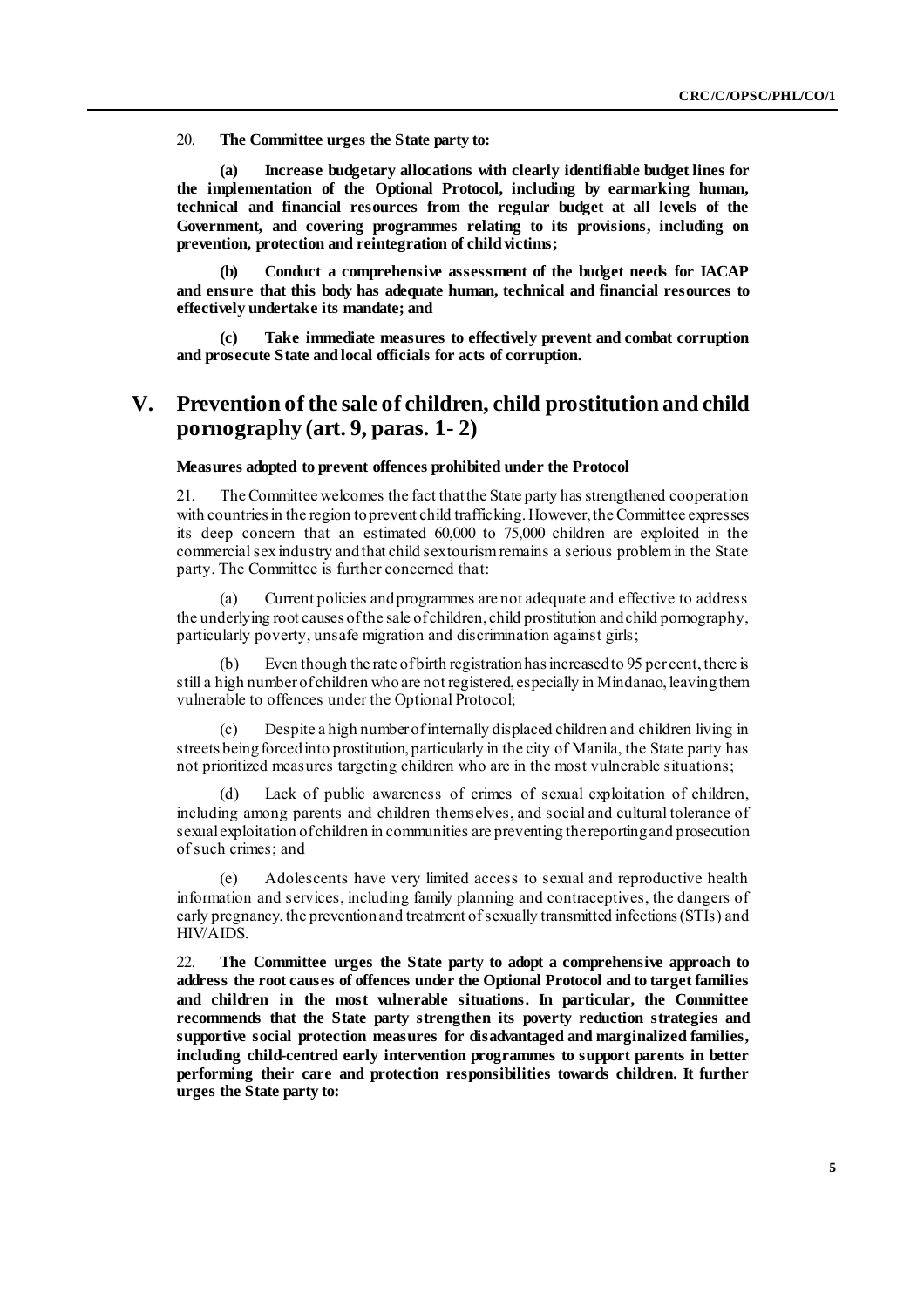**(a) Undertake research on the root causes and extent of the commercial sexual exploitation of children, and sale of children, child prostitution and pornography, to identify children at risk, assess the extent of the problem and develop targeted policies and programmes. In this regard, protective measures to combat child sexual exploitation should be closely linked with poverty reduction interventions;**

**(b) Continue and strengthen its measures to ensure that all children are registered at birth;**

**(c) Develop prevention programmes targeting children in the most vulnerable situations and in particular, take all necessary measures to ensure that internally displaced children and children in street situations are provided with adequate and secure shelter, health care, education and clothing. Particular focus should be placed on their protection from police brutality, physical and sexual abuse as well as substance abuse;** 

**(d) Carry out intensive awareness-raising activities through mass media and community participation, including mobilization of community leaders, local teachers, youth and children's groups,to change attitudes about sexual exploitation of children,**  including child pornography; and

**(e) Intensify sexual and reproductive health education and services in all educational institutions, including awareness-raising on the prevention of HIV/AIDS and the dangers of sexual exploitation of children.** 

#### **Adoption**

23. The Committee notes that the State party has established a strong domestic legal framework to regulate adoption, particularly through the adoption of the Domestic Adoption Act of 1998 (Republic Act No. 8552), the Inter-Country Adoption Act of 1995 (Republic Act No. 8043) and the amendment of articles 183-193 of the Family Code in February 1998. Notwithstanding this, the Committee remains concerned that the sale of children for purposes of illegal adoption and tampering of the civil registry by individuals to make it appear that a child is their biological offspring or so called "birth simulation" are still prevalent in the State party.

24. **The Committee reiterates its previous recommendations (CRC/C/PHL/CO/3-4 para. 50, 2009) and calls on the State party to make every effort to ensure that all adoptions fully comply with the principles and provisions of the Convention on Protection of Children and Co-operation in Respect of Intercountry Adoption andthe Convention on the Rights of the Child as well as with other relevant international standards. The Committee further recommends that the State party take all necessary measures to prevent and effectively combat "simulated births", including through awareness-raising campaigns on this practice, promoting legal adoption and prosecuting perpetrators of "birth simulation".** 

#### **Child sex tourism**

25. While welcoming the State party's efforts, in collaboration with national institutions and non-governmental organizations to combat child sex tourism, including the implementation of the Child Wise Tourism Programme, the Committee is nevertheless concerned that a large number of children are being sexually exploited by foreign paedophiles in the State party, particularly in the areas of Sabang, Puerto Galera, Cebu City, Angeles City and Pasay City. The Committee is particularly concerned that:

(a) Children living in slum areas and in street situations are most vulnerable to this form of sexual abuse and exploitation;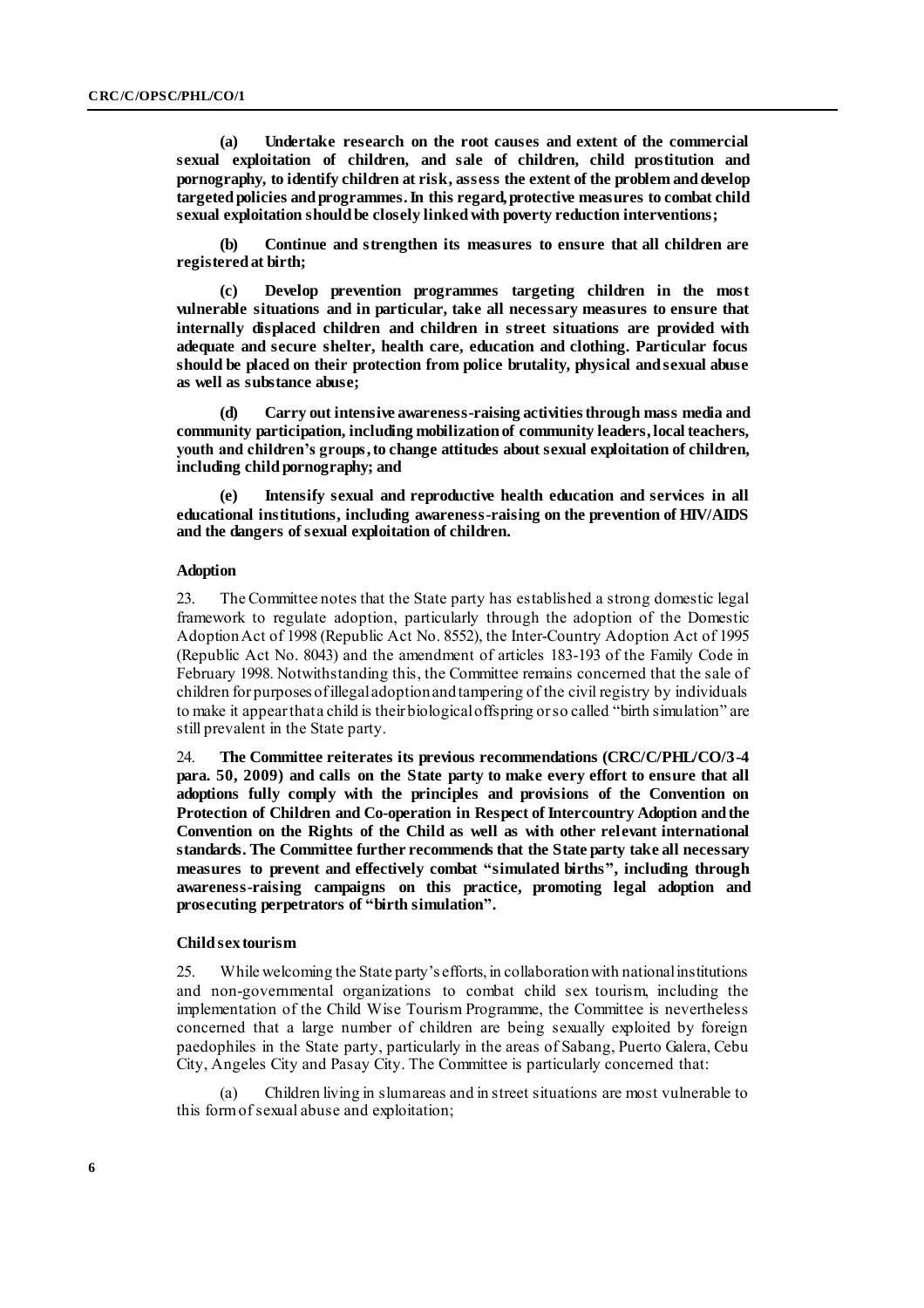(b) The production of child pornography, including by tourists, is escalating in the State party;

(c) The State party has not sufficiently engaged with and regulated the private sector, especially the travel, hotel and tourism industry, to prevent and combat child sex tourism, including in prevention, monitoring and reporting of cases of child trafficking and commercial sexual exploitation of children.

26. **The Committee urges the State party to:**

**(a) Undertake measures to identify children who are especially vulnerable to becoming victims of the crimes covered by the Optional Protocol, such as children in street situations and children affected by poverty, and to link these measures to existing child protection programmes and poverty reduction strategies;**

**(b) Take all necessary measures to strengthen the surveillance of Internet child pornography and of unregistered tourist accommodation and clandestine activities related to child sexual exploitation;** 

**(c) Regulate and engage with the private sector, particularly the tourism industry, in prevention, monitoring and reporting cases of child trafficking and commercial sexual exploitation of children to relevant authorities. The State party should also ensure that the Department of Tourism effectively monitors compliance by hotels, travel and tour agencies and operators with the contractual agreements it has signed with them regarding the prohibition of child sex tourism and child protection in general; and**

**(d) Strengthen its advocacy with the tourism industry of the harmful effects of child sex tourism, widely disseminate the Charter of Honour for Tourism and the World Tourism Organization (UNWTO) Global Code of Ethics for Tourism among travel agents and tourism agencies and encourage them to sign up for the Code of Conduct for the Protection of Children from Sexual Exploitation in Travel and Tourism.**

## **VI. Prohibition of the sale of children, child pornography and child prostitution and related matters (arts. 3, 4 (paras. 2-3), 5, 6 and 7)**

**Existing criminal or penal laws and regulations**

27. While welcoming efforts to integrate various provisions of the Optional Protocol into the legislation of the State party, the Committee is concerned that domestic legislation does not fully incorporate all offences under the Protocol. It is also concerned that the offences are brought under the legal framework of anti-trafficking rather than defined and criminalized as specific offences as required by the Protocol, in particular articles 2-3.

28. **The Committee urges the State party to revise its Criminal Code and bring it into full compliance with articles 2-3 of the Optional Protocol. In particular, the Committee recommends that the State party define and prohibit all cases of sale of children, child prostitution and child pornography in accordance with the Protocol.** 

### **Prosecution and impunity**

29. The Committee reiterates its concern (CRC/C/PHL/CO/3-4, para. 78, 2009) that, although thousands of children are trafficked from, through and within the State party for purposes of sexual exploitation and forced labour, the number of prosecutions and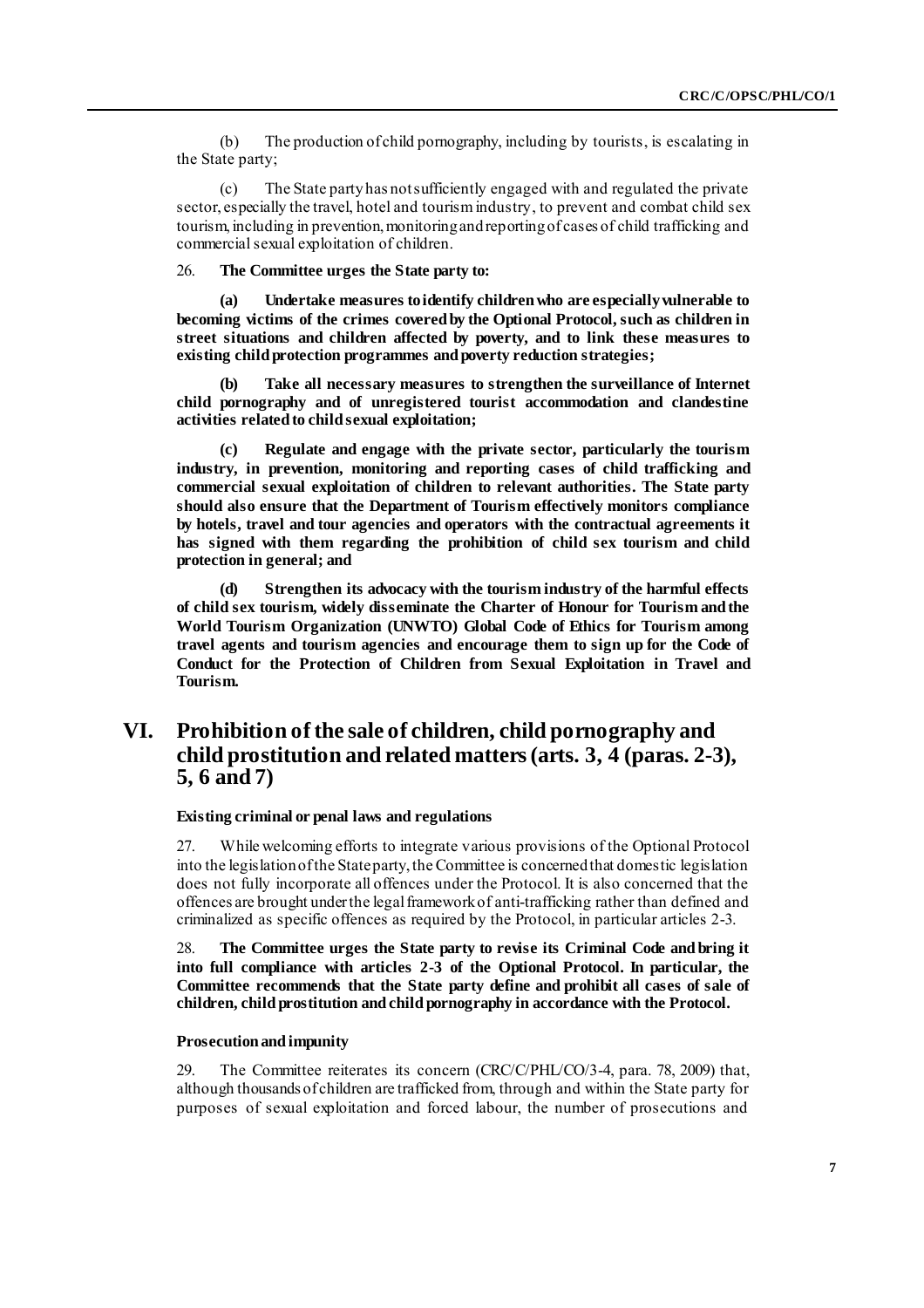convictions of perpetrators of offences under the Optional Protocol is extremely low, leading to impunity for perpetrators. The Committee is specifically concerned that:

(a) Impunity remains pervasive in the context of child pornography and trafficking-related investigations and prosecutions mainly due to the complicity of lawenforcement, judiciary and immigration officials in human trafficking and corruption;

(b) Despite a large number of cases of children being sexually exploited by foreign paedophiles, the State party continues to deport foreign paedophiles without pursuing criminal charges against them; and

(c) Law-enforcement officers and prosecutors lack adequate capacity to investigate and prosecute offences under the Optional Protocol and depend heavily on the participation of child victims to prosecute crimes, which often results in non-reporting of cases, withdrawal of complaints and retraction of statements.

#### 30. **The Committee urges the State party to:**

**(a) Immediately address the issue of corruption and impunity as a matter of priority, through rigorous investigations of complaints of complicity by government officials and their prosecution for such crimes;**

**(b) Take all necessary measures, legal and institutional, to strengthen identification, investigation and prosecution of foreign paedophiles;**

**(c) Reduce the burden on child victims by ensuring that law-enforcement authorities investigate and prove their cases based upon evidence gathered from documents, witnesses, professionals and other procedures and techniques rather than solely on the child victim's testimony; and**

**(d) Strengthen the capacity of law-enforcement authorities and judiciary to detect and prosecute offences under the Optional Protocol through specialized training, including through enhanced participation of the National Bureau of Investigation and the Philippine Judicial Academy (PHILJA).**

#### **Liability of legal persons**

31. The Committee is concerned that the State party's legislation does not clearly establish criminal liability of legal persons for the specific offences established in the Optional Protocol.

32. **The Committee recommends that the State party clearly establish the criminal liability of legal persons for all offences covered under the Optional Protocol in accordance with article 3, paragraph 4, of the Protocol.**

#### **Extraterritorial jurisdiction**

33. The Committee is concerned that the State party's legislation does not explicitly allow extraterritorial jurisdiction for all the cases referred to in article 4, paragraph 2, of the Optional Protocol, in particular when the alleged offender is a national of the State party. The Committee is also concerned that the application of extraterritorial jurisdiction to crimes committed by a Filipino national abroad is subject to the requirement of double criminality.

34. **The Committee recommends that the State party take steps to ensure that domestic legislation enables it to establish and exercise extraterritorial jurisdiction, without the criterion of double criminality, over the crimes under the Optional Protocol.**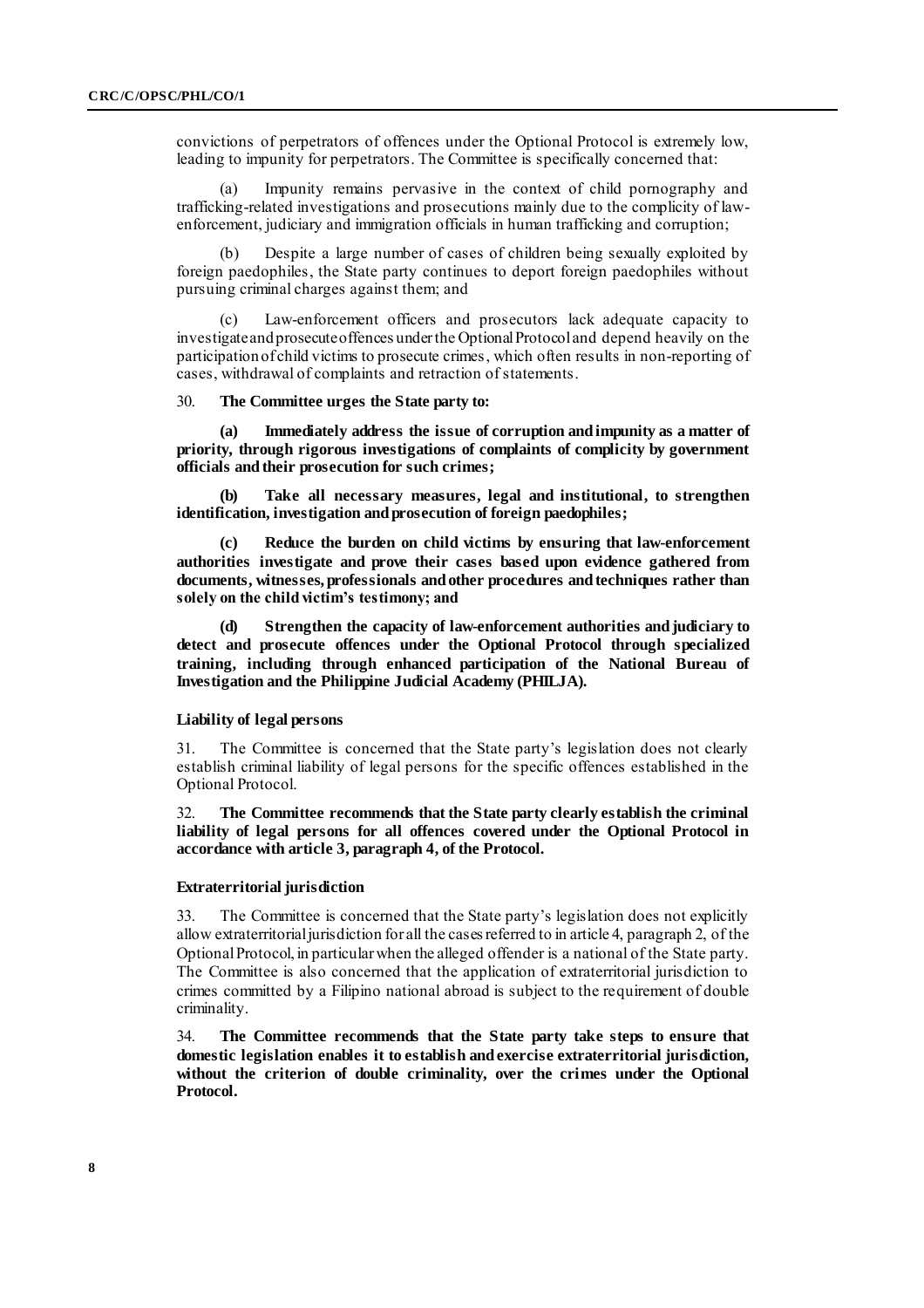### **Extradition**

35. While welcoming the State party's efforts in strengthening its cooperation with countries in the region to combat human trafficking and sexual exploitation of children, the Committee is concerned that the Optional Protocol is not invoked as a legal basis for extradition and that extradition is subject to the existence of a treaty between the State party and the requesting State.

36. **The Committee recommends that the State party consider the Optional Protocol as constituting a legal basis for extradition without the condition of the existence of a bilateral treaty.**

## **VII. Protection of the rights of child victims (arts. 8 and 9 (paras. 3-4))**

### **Measures adopted to protect the rights and interests of child victims of offences prohibited under the Optional Protocol**

37. While welcoming the enactment of the Rules on Examination of a Child Witness, the Committee notes with concern that the rights and interests of child victims are not sufficiently protected during the criminal justice process. In this regard, the Committee notes with concern that:

(a) Law-enforcement authorities either lack the capacity to apply child-sensitive investigation procedures or do not systematically do so;

(b) Child victim and witness protection services are inadequate at local levels and there is a lack of professional support and guardianship during the criminal justice process;

(c) National and non-national child victims who agree to testify and their family members are not sufficiently protected from the risk of retaliation from suspected offenders;

(d) Family courts do not exist in all provincial areas, resulting in a lack of professional investigations and hearings of cases involving child victims of offences under the Optional Protocol; and

(e) Protection of the privacy and safety of child victims is not systematically ensured in the media and the criminal justice process and despite existing prohibitions, the sexualization of children especially in television shows is common.

38. **The Committee urges the State party to adopt appropriate measures to protect the rights and interests of child victims at all stages of the criminal justice process as set out by the Optional Protocol. In particular, the Committee urges the State party to:**

**(a) Provide adequate human, technical and financial resources to enable law-enforcement authorities, prosecutors and judges to apply child-friendly procedures, including interview rooms designed for children, comprehensive support services for child victims in one spot, modified court environments and a reduced number of court appearances of child victims. In addition, all measures should be undertaken to avoid direct contact between the child victim and the suspected offender during the investigation, prosecution and hearings;**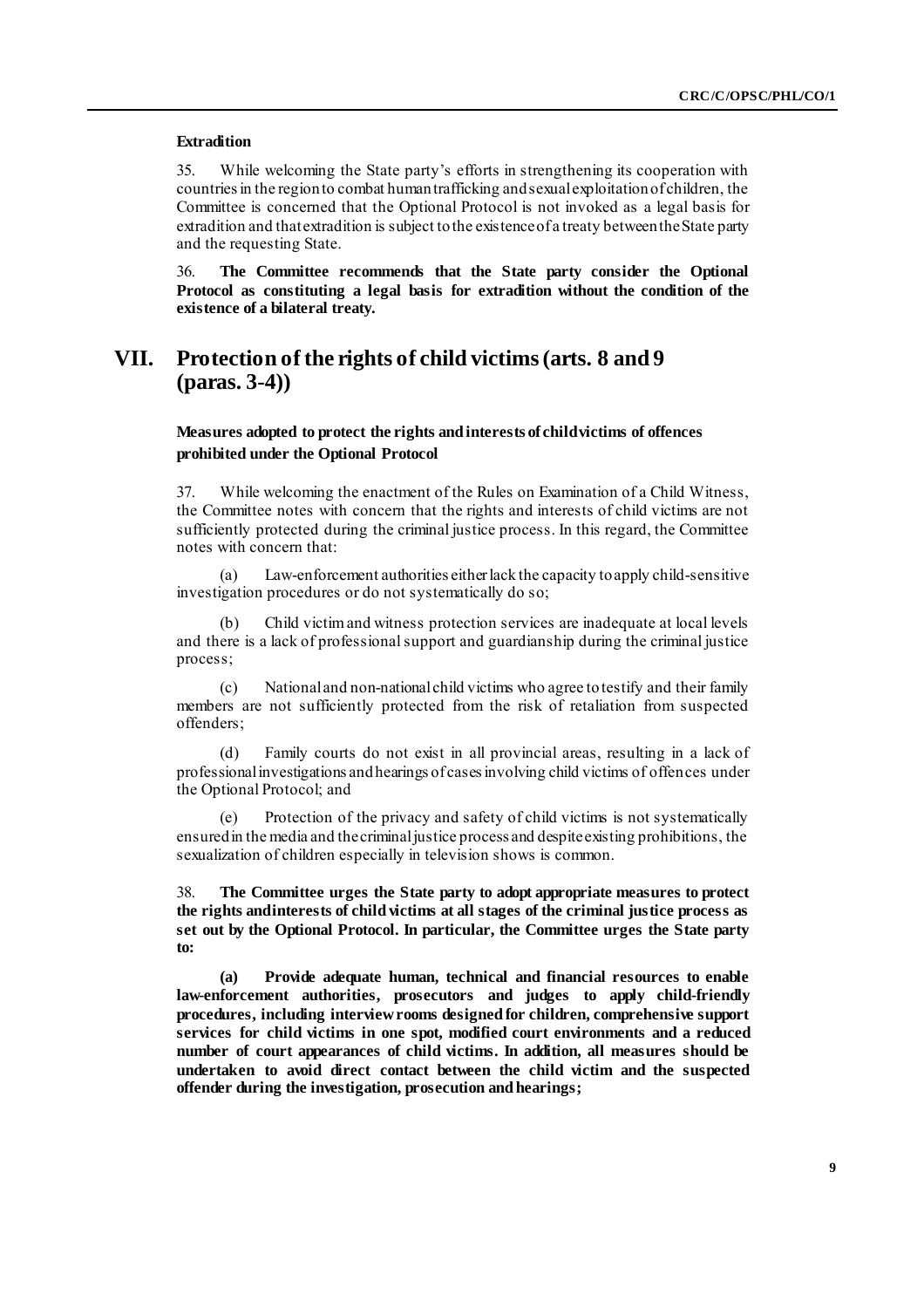**(b) Provide child victims with the support of child psychologists and ensure that a guardian is appointed to guide and accompany child victims throughout the criminal justice process until a durable solution in the best interests of the child has been identified and implemented;**

**(c) Expand child victim and witness protection programmes to the regional, provincial and municipal levels and ensure that Local Government Units have adequate financial and technical resources to implement such programmes;**

**(d) Take all necessary legal and practical measures, including cooperation with authorities outside the country, to adequately protect child victims and their family members;** 

**(e) Strengthen the presence and capacity of family courts in all provincial areas. In the meantime, training should be provided to all prosecutors and judges in the regional and provincial trial courts that have not yet been equipped with family courts or who are not familiar with the Rules on Examination of a Child Witness; and**

**(f) Take appropriate measures to ensure that children's privacy is respected in the media and the criminal justice process and that sexualization of children in the mainstream media is addressed through better monitoring of media coverage and reporting on children, education and public awareness-raising on the harmful impact of the sexualization of children.** 

#### **Recovery and reintegration of victims**

39. The Committee notes with appreciation that various laws and regulations establish the right to recovery, rehabilitation and reintegration of child victims of sale, child prostitution and pornography. In addition, the Committee notes as positive the measures taken by the State party to strengthen services and support for victims through the Department of Social Welfare and Development. The Committee is nevertheless concerned that child-specific services for recovery and reintegration, including specialized medical, psychosocial and psychological care, legal services, emergency shelters and trained professionals remain largely inadequate in the State party and their expansion is severely constrained due to budget limitations. The Committee is further concerned about:

(a) The lack of clear referral procedures and standards for the care and protection of child victims of prostitution and pornography, including the provision of psychosocial support, case assessment based on the "best interests" determination, and follow-up until the child reaches the age of majority;

(b) The absence of monitoring and follow-up procedures to ensure that children rescued from traffickers are not retrafficked;

(c) Child victims of commercial sexual exploitation experience serious obstacles to accessing support and services due to stigma and persistent cultural attitudes surrounding child sexual exploitation; and

(d) The lack of procedures for repatriation and special protection for foreign child victims of trafficking and sexual exploitation.

#### 40. **The Committee recommends that the State party:**

**(a) Allocate adequate human, financial and technical resources to increase access to child-centred services for child victims of sexual exploitation, including clear referral procedures and access to psychosocial care and support until they reach full recovery;**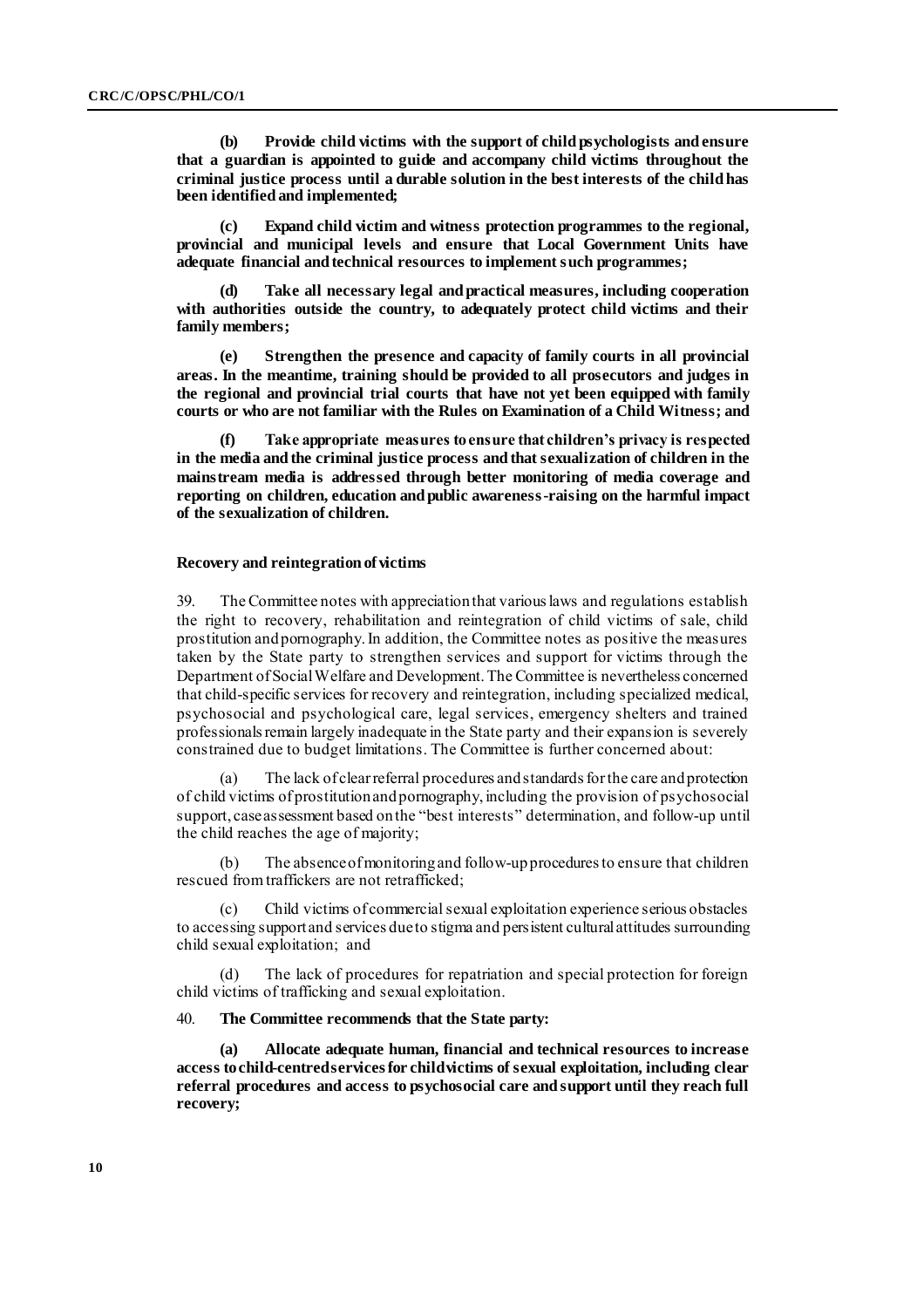**(b) Ensure that all child victims of the offences covered by the Optional Protocol are provided with adequate remedy without discrimination and reduce their vulnerability to being retrafficked and sexually exploited by establishing a strong monitoring and follow-up mechanism;** 

**(c) Carry out widespread awareness-raising and community mobilization to change attitudes towards child victims of sexual exploitation and ensure that children and families become aware of existing assistance and support for child victims; and**

**(d) Adopt clear measures to guide the rescue, repatriation, rehabilitation and reintegration of child victims of trafficking, prostitution and pornography, including clear procedures for special assistance and repatriation for foreign child victims based on the "best interests" determination and follow-up.**

## **VIII. International assistance and cooperation (art. 10)**

**Multilateral, bilateral and regional agreements**

41. **In the light of article 10, paragraph 1, of the Optional Protocol, the Committee encourages the State party to continue to strengthen international cooperation through multilateral, regional and bilateral arrangements, especially with neighbouring countries, including by strengthening procedures and mechanisms to coordinate the implementation of such arrangements, with a view to improving prevention, detection, investigation, prosecution and punishment of those responsible for any of the offences covered under the Protocol. In this respect, the Committee encourages the State party to strengthen the implementation of the 2004 Association of Southeast Asian Nations (ASEAN) Declaration Against Trafficking in Persons Particularly Women and Children.**

## **IX. Ratification of the Optional Protocol on a communications procedure**

42. **The Committee recommends that the State party, in order to further strengthen the fulfilment of children's rights, sign and ratify the Optional Protocol to the Convention on the Rights of the Child on a communications procedure (OPIC).**

## **X. Follow-up and dissemination**

43. **The Committee recommends that the State party take all appropriate measures to ensure full implementation of the present recommendations, inter alia, by transmitting them to the relevant government ministries, the Parliament, and to national, regional and local authorities, for appropriate consideration and further action.**

44. **The Committee recommends that the report and written replies submitted by the State party and related recommendations (concluding observations) be made widely available, including through the Internet (but not exclusively), to the public at large, civil society organizations, youth groups, professional groups, media personnel and children, in order to generate debate and awareness of the Optional Protocol, its implementation and monitoring.**